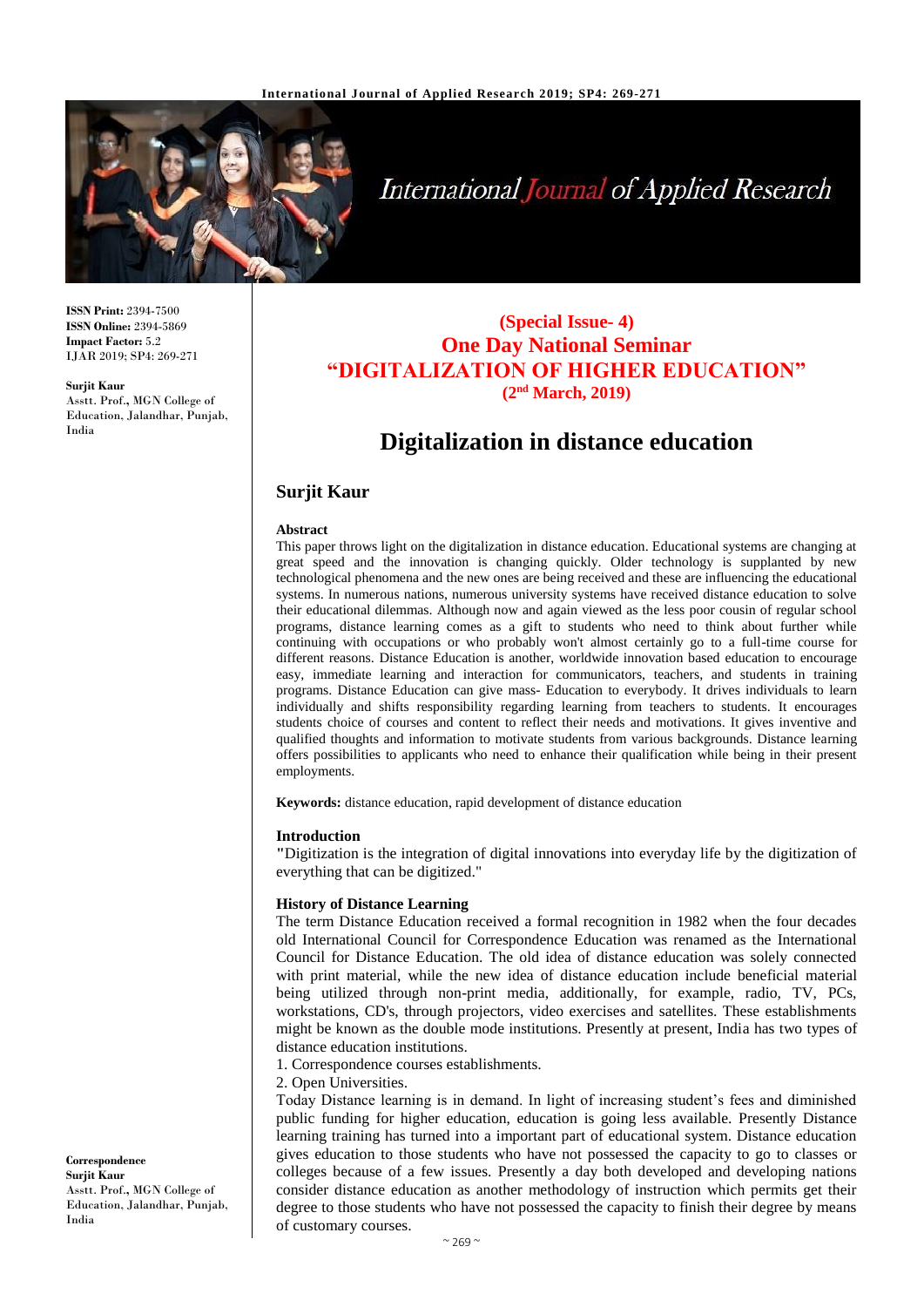Education play a vital role in developed of society. Open and distance education is typically appeared differently in relation to 'traditional' or face to face education, which might be described as the type of education which happens in a classroom or a hall. Distance education is a strategy for showing where the teacher and students are isolated by time as well as physical distance. The main goal of distance education is, the accessibility of education anybody, at any rate, anyplace and whenever without social, physical and geological restrictions. Open and distance education give adaptable learning chances to people and group of students. (Ansari, December 2014), (PARCHURE, Oct.-2016)

## **Access and Enrollment Benefits from Distance Learning**

Distance learning enables students to approach the quality students, quality educators, and innovative delivery techniques without heading out long distances to receive it. It likewise allows students with a bustling timetable the adaptability to gain an education when it is convenient to them. On the off chance that one is utilizing satellite education centers connected by video, and there are just 10 students at each site, it doesn't take long to have enough enlistment to make the delivery cost effective. As recently referenced, with the present innovation, satellite centers are a bit much because of the way that video conferencing can be finished from a student's home. This gives a methods for access and value the country over by enabling students to take an interest in education that generally would not be accessible and can be delivered a similar quality teacher who teach in a conventional setting. (Scott Collins, 2010)

#### **Need and Importance of Distance Education in India**

- **Rapid development of education:** With the development of education and innovation, it is practically difficult to consolidate new changes through formal education
- **Population:** The unheard of growth rate of populace has declined the o chances for formal education to teach each and every student.
- **Geographical impediments:** Students who live in place which are geographically segregated find that its intense to take education through regular way.
- **Qualification improvement:** Distance learning offers possibilities to applicants who need to enhance their qualification while being in their present employments.
- **Desire to work and study:** If you're capable of earning while at the same time adapting then it is the most ideal preferred standpoint you have with distance education.
- **Education for all ages:** Distance training is for individuals of any ages.
- **Financial Circumstances:** Distance learning is likewise highly accepted in India on account of financial & family responsibilities of numerous youthful competitors. Although sometimes viewed as the more poorer cousin of regular school programs, distance education comes as a gift to students who need to study further while continuing with employments or who probably won't almost certainly go to a full-time course for different reasons.
- **Faster Promotion:** Studying for higher education while working may result in high and improved learning and abilities which eventually enhances your chances of promotions.

 **Flexibility factor:** Flexible education is the thing that everybody needs and distance learning offers you the same.

#### **Advantages of Distance Learning**

- **Seek a job along with studies**: A noteworthy chunk of students who really select distance education are the individuals who would prefer not to give up their employments however need an advanced education, as well. Distance education comes as a gift for such students. You can study on the ends of the week, when you have returned from work or even amidst the night. You get the opportunity to learn while you gain.
- Save money: For some random program, the fees of a distance education degree (on the web or something else) might be significantly more moderate than the fee of a regular on-campus degree. Students who are searching for financially suitable choices can go for a distance education program.
- **Save time:** There's no time wasted in going to and from school, no time wasted sitting waiting for a transport or train. In a distance learning program, your classroom is directly in your room - the study material on your desk or the e-material on your PC. Students who don't have enough time staring them in the face can turn to distance education as an alternative and seek after it from the comfort of their homes.
- **Learn at your very own pace:** The possibility of returning to classroom education can be intimidating for huge numbers of us. Asking a question or uncovering that you can't get a handle on an idea in class can be very embarrassing for many students. Distance education acts the rescue here. In the event that you are self-restrained and self- motivated, the best advantage of distance education is that you can learn at your very own pace. Different individuals learn in different ways and at different speeds**.** In a classroom, when everybody is being taught together, usually hard to have each student on the same page. A few students are too timid to even think about raising their questions in class. This is the place distance education has favorable position over a regular campus program. Since you are given all course work in advance, you can study to such an extent or as little as you need each day, as long as you complete your study material within the stipulated time. On the off chance that you've questions or queries, there are exchange forums, talk facilities with faculty and complete help from the distance education provider.
- **Candidates can study whenever, wherever**: Except in situations where you need to go to an online tutorial exercise at a given time or a lecture through videoconferencing, you can basically study at whatever point you need to, wherever you decide to. You need not be stuck in a classroom, however can go study in your garden, on your living room couch or in the comfort of your own bed. Independent of whether you're a morning lark or a night owl, you can pick an ideal time to study at whatever point you're at your productive best.
- **Gaining recognition among employers:** Distance education throughout the years has at last discovered some acceptance and recognition among employers, which is an encouraging sign. For whatever length of time that the separation learning program is certify, you